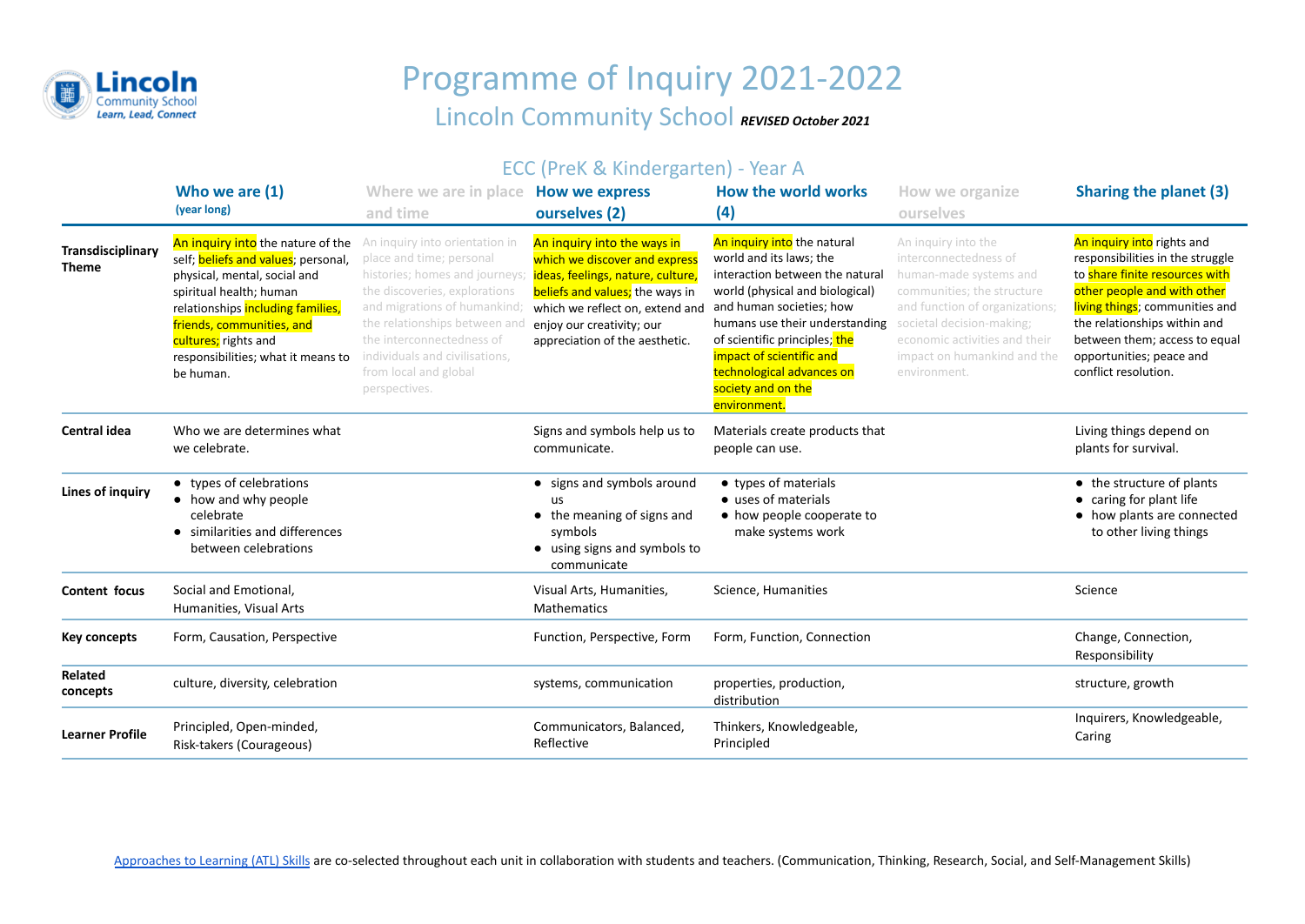|                                   | Grade 1                                                                                                                                                                                                                                                                          |                                                                                                                                                                                                                                                                                                            |                                                                                                                                                                                                                                                                                               |                                                                                                                                                                                                                                                                     |                                                                                                                                                                                                                                                        |                                                                                                                                                                                                                                                                                           |  |
|-----------------------------------|----------------------------------------------------------------------------------------------------------------------------------------------------------------------------------------------------------------------------------------------------------------------------------|------------------------------------------------------------------------------------------------------------------------------------------------------------------------------------------------------------------------------------------------------------------------------------------------------------|-----------------------------------------------------------------------------------------------------------------------------------------------------------------------------------------------------------------------------------------------------------------------------------------------|---------------------------------------------------------------------------------------------------------------------------------------------------------------------------------------------------------------------------------------------------------------------|--------------------------------------------------------------------------------------------------------------------------------------------------------------------------------------------------------------------------------------------------------|-------------------------------------------------------------------------------------------------------------------------------------------------------------------------------------------------------------------------------------------------------------------------------------------|--|
|                                   | Who we are (1)                                                                                                                                                                                                                                                                   | Where we are in place<br>and time (6)                                                                                                                                                                                                                                                                      | <b>How we express</b><br>ourselves (4)                                                                                                                                                                                                                                                        | How the world works<br>(5)                                                                                                                                                                                                                                          | <b>How we organize</b><br>ourselves (2)                                                                                                                                                                                                                | <b>Sharing the planet (3)</b>                                                                                                                                                                                                                                                             |  |
| Transdisciplinary<br><b>Theme</b> | An inquiry into the nature of<br>the self; beliefs and values;<br>personal, physical, mental,<br>social and spiritual health;<br>human relationships including<br>families, friends,<br>communities, and cultures;<br>rights and responsibilities;<br>what it means to be human. | An inquiry into orientation in<br>place and time; personal<br>histories; homes and<br>journeys; the discoveries,<br>explorations and migrations of<br>humankind; the relationships<br>between and the<br>interconnectedness of<br>individuals and civilisations,<br>from local and global<br>perspectives. | An inquiry into the ways in<br>which we discover and<br>express ideas, feelings, nature, interaction between the<br>culture, beliefs and values; the natural world (physical and<br>ways in which we reflect on,<br>extend and enjoy our<br>creativity; our appreciation of<br>the aesthetic. | An inquiry into the natural<br>world and its laws; the<br>biological) and human<br>societies; how humans use<br>their understanding of<br>scientific principles; the<br>impact of scientific and<br>technological advances on<br>society and on the<br>environment. | An inquiry into the<br>interconnectedness of<br>human-made systems and<br>communities; the structure<br>and function of<br>organizations; societal<br>decision-making; economic<br>activities and their impact on<br>humankind and the<br>environment. | An inquiry into rights and<br>responsibilities in the<br>struggle to share finite<br>resources with other people<br>and with other living things;<br>communities and the<br>relationships within and<br>between them; access to<br>equal opportunities; peace<br>and conflict resolution. |  |
| <b>Central idea</b>               | Humans connect and meet<br>their needs through<br>relationships.                                                                                                                                                                                                                 | Our family history helps us<br>understand the connection<br>between the past and the<br>present.                                                                                                                                                                                                           | Artists express themselves in<br>unique ways.                                                                                                                                                                                                                                                 | Experimenting with light and<br>sound helps us relate to our<br>environment.                                                                                                                                                                                        | Citizens have different roles<br>that help meet the needs of<br>the community.                                                                                                                                                                         | Animals have structures and<br>behaviors that help them<br>survive.                                                                                                                                                                                                                       |  |
| Lines of inquiry                  | • how we develop<br>relationships<br>• why relationships are<br>needed<br>• roles and behaviors in<br>relationships                                                                                                                                                              | $\bullet$ how we find out about the $\bullet$<br>past<br>• the value of understanding<br>our shared family stories<br>• how parts of the past<br>influence us today                                                                                                                                        | different ways artists<br>express themselves<br>• responding to the arts<br>• how everyone can express<br>their uniqueness through<br>the arts                                                                                                                                                | sources of light and sound<br>investigating light and<br>$\bullet$<br>sound<br>how light and sound are<br>used to communicate                                                                                                                                       | • what makes a community<br>• roles within our<br>community<br>• what makes a responsible<br>citizen                                                                                                                                                   | • animal parts and their<br>function<br>• the comparison of traits<br>between parents and their<br>offspring<br>• behaviors that help<br>animals survive                                                                                                                                  |  |
| <b>Content focus</b>              | Language Arts, Humanities,<br>Social and Emotional                                                                                                                                                                                                                               | Humanities, Mathematics,<br>Language Arts                                                                                                                                                                                                                                                                  | Visual Arts, Language Arts,<br>Music                                                                                                                                                                                                                                                          | Music, Science                                                                                                                                                                                                                                                      | Humanities, Language Arts,<br>Social and Emotional                                                                                                                                                                                                     | Language Arts, Science,                                                                                                                                                                                                                                                                   |  |
| Key concepts                      | Function, Connection,<br>Responsibility                                                                                                                                                                                                                                          | Change, Connection,<br>Causation                                                                                                                                                                                                                                                                           | Form, Perspective                                                                                                                                                                                                                                                                             | Form, Function                                                                                                                                                                                                                                                      | Connection, Responsibility,<br>Perspective                                                                                                                                                                                                             | Form, Function, Change,<br>Causation                                                                                                                                                                                                                                                      |  |
| Related<br>concepts               | relationships, friendship,<br>cooperation                                                                                                                                                                                                                                        | identity, history, tradition,<br>time                                                                                                                                                                                                                                                                      | observation, composition,<br>self-expression                                                                                                                                                                                                                                                  | investigation, communication                                                                                                                                                                                                                                        | interdependence,<br>community, reliability                                                                                                                                                                                                             | structure, behaviors, survival                                                                                                                                                                                                                                                            |  |
| <b>Learner Profile</b>            | Caring, Reflective,<br>Open-minded                                                                                                                                                                                                                                               | Knowledgeable, Open-minded, Knowledgeable, Risk-takers<br>Communicators                                                                                                                                                                                                                                    | (Courageous), Communicators                                                                                                                                                                                                                                                                   | Inquirers, Thinkers, Risk-takers Inquirers, Communicators,<br>(Courageous)                                                                                                                                                                                          | Reflective                                                                                                                                                                                                                                             | Thinkers, Principled, Caring                                                                                                                                                                                                                                                              |  |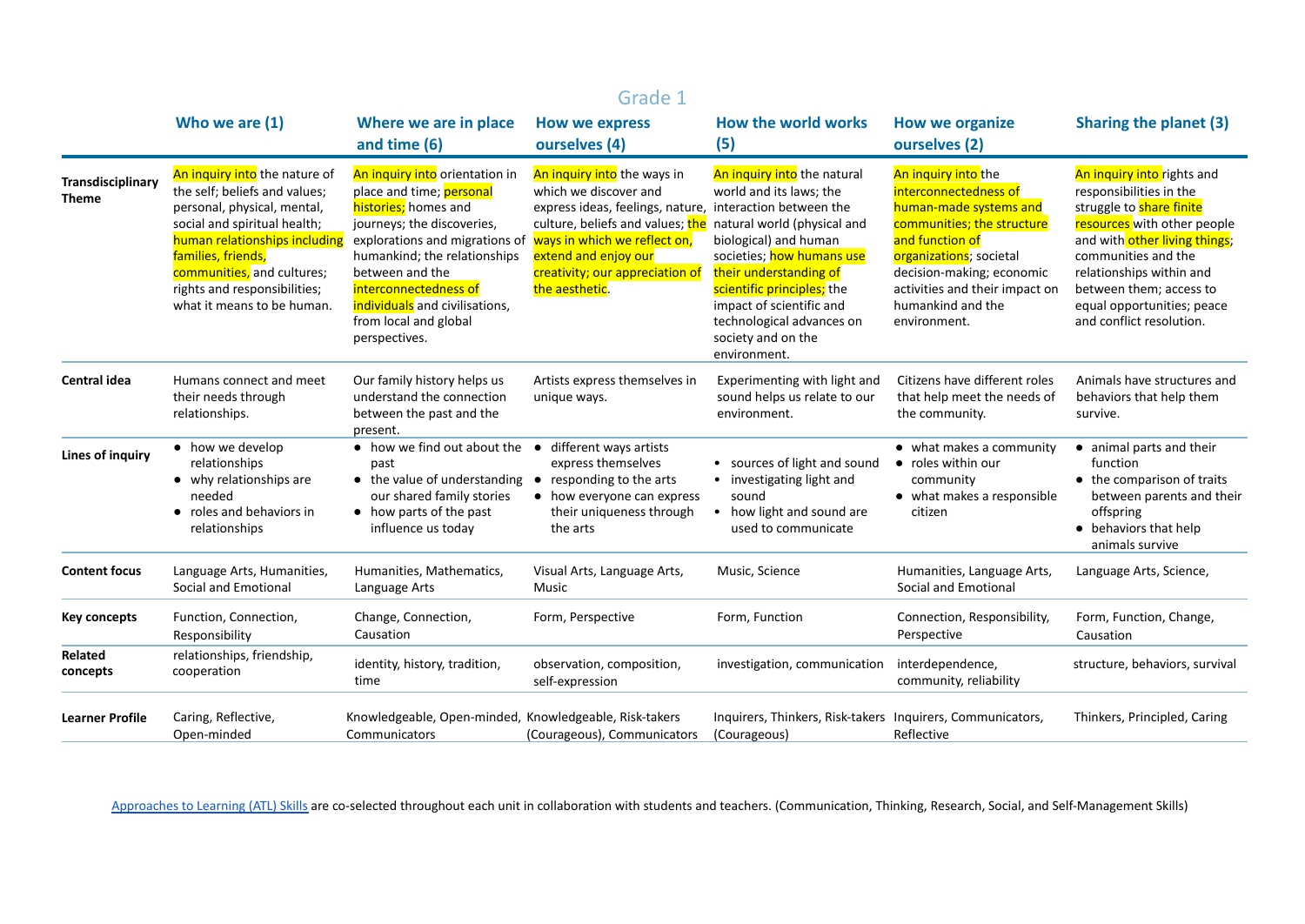|                                   | Grade 2                                                                                                                                                                                                                                                                          |                                                                                                                                                                                                                                                                                                            |                                                                                                                                                                                                                                                                                               |                                                                                                                                                                                                                                                                     |                                                                                                                                                                                                                                                        |                                                                                                                                                                                                                                                                                           |  |
|-----------------------------------|----------------------------------------------------------------------------------------------------------------------------------------------------------------------------------------------------------------------------------------------------------------------------------|------------------------------------------------------------------------------------------------------------------------------------------------------------------------------------------------------------------------------------------------------------------------------------------------------------|-----------------------------------------------------------------------------------------------------------------------------------------------------------------------------------------------------------------------------------------------------------------------------------------------|---------------------------------------------------------------------------------------------------------------------------------------------------------------------------------------------------------------------------------------------------------------------|--------------------------------------------------------------------------------------------------------------------------------------------------------------------------------------------------------------------------------------------------------|-------------------------------------------------------------------------------------------------------------------------------------------------------------------------------------------------------------------------------------------------------------------------------------------|--|
|                                   | Who we are (1)                                                                                                                                                                                                                                                                   | Where we are in place<br>and time (2)                                                                                                                                                                                                                                                                      | <b>How we express</b><br>ourselves (4)                                                                                                                                                                                                                                                        | <b>How the world works</b><br>(6)                                                                                                                                                                                                                                   | <b>How we organize</b><br>ourselves (5)                                                                                                                                                                                                                | <b>Sharing the planet (3)</b>                                                                                                                                                                                                                                                             |  |
| Transdisciplinary<br><b>Theme</b> | An inquiry into the nature of<br>the self; beliefs and values;<br>personal, physical, mental,<br>social and spiritual health;<br>human relationships including<br>families, friends,<br>communities, and cultures;<br>rights and responsibilities;<br>what it means to be human. | An inquiry into orientation in<br>place and time; personal<br>histories; homes and<br>journeys; the discoveries,<br>explorations and migrations<br>of humankind; the<br>relationships between and<br>the interconnectedness of<br>individuals and civilisations,<br>from local and global<br>perspectives. | An inquiry into the ways in<br>which we discover and<br>express ideas, feelings, nature, interaction between the<br>culture, beliefs and values; the natural world (physical and<br>ways in which we reflect on,<br>extend and enjoy our<br>creativity; our appreciation of<br>the aesthetic. | An inquiry into the natural<br>world and its laws; the<br>biological) and human<br>societies; how humans use<br>their understanding of<br>scientific principles; the<br>impact of scientific and<br>technological advances on<br>society and on the<br>environment. | An inquiry into the<br>interconnectedness of<br>human-made systems and<br>communities; the structure<br>and function of<br>organizations; societal<br>decision-making; economic<br>activities and their impact on<br>humankind and the<br>environment. | An inquiry into rights and<br>responsibilities in the<br>struggle to share finite<br>resources with other people<br>and with other living things;<br>communities and the<br>relationships within and<br>between them; access to<br>equal opportunities; peace<br>and conflict resolution. |  |
| <b>Central idea</b>               | The choices people make affect<br>their health and well-being.                                                                                                                                                                                                                   | <b>Exploring different cultures</b><br>helps people to understand<br>each other.                                                                                                                                                                                                                           | Performing arts are used to<br>share ideas, feelings, and<br>experiences.                                                                                                                                                                                                                     | People use their<br>understanding of forces and<br>motion to create and invent.                                                                                                                                                                                     | Humans rely on systems of<br>exchange.                                                                                                                                                                                                                 | We can take action to<br>preserve the Earth's<br>resources.                                                                                                                                                                                                                               |  |
| <b>Lines of inquiry</b>           | • what it means to have a<br>balanced lifestyle<br>• how choices affect our<br>health<br>• sources of information to<br>help us make choices                                                                                                                                     | • what is culture<br>• cultural similarities and<br>differences                                                                                                                                                                                                                                            | • types of performances<br>• how to portray different<br>feelings in a performance<br>• interpretation of<br>performances                                                                                                                                                                     | • investigating natural and<br>man-made forces<br>• how forces affect position<br>and motion<br>• how understanding forces<br>and motion helps inventors                                                                                                            | • demands of the consumer<br>$\bullet$ role of supply and<br>demand<br>• how businesses work                                                                                                                                                           | • change in the availability of<br>Earth's resources<br>• personal choices that can<br>help sustain the<br>environment                                                                                                                                                                    |  |
| <b>Content focus</b>              | Health, Social and Emotional,<br>Science                                                                                                                                                                                                                                         | Humanities, Language Arts                                                                                                                                                                                                                                                                                  | Drama, Language Arts, Music                                                                                                                                                                                                                                                                   | Science, PE, Mathematics,<br>Language Arts                                                                                                                                                                                                                          | Mathematics, Humanities                                                                                                                                                                                                                                | Science, Humanities, Visual<br>Arts                                                                                                                                                                                                                                                       |  |
| <b>Key concepts</b>               | Responsibility, Causation,<br>Perspective                                                                                                                                                                                                                                        | Form, Function, Change                                                                                                                                                                                                                                                                                     | Function, Perspective                                                                                                                                                                                                                                                                         | Form, Causation                                                                                                                                                                                                                                                     | Causation, Connection                                                                                                                                                                                                                                  | Change, Connection,<br>Responsibility                                                                                                                                                                                                                                                     |  |
| Related<br>concepts               | balance, choice                                                                                                                                                                                                                                                                  | culture, history, tradition                                                                                                                                                                                                                                                                                | feelings, performance                                                                                                                                                                                                                                                                         | forces, invention                                                                                                                                                                                                                                                   | scarcity, consumption,<br>choice                                                                                                                                                                                                                       | cycles, consumption,<br>sustainability                                                                                                                                                                                                                                                    |  |
| <b>Learner Profile</b>            | Knowledgeable, Balanced,<br>Caring                                                                                                                                                                                                                                               | Inquirers, Open-minded<br>Reflective                                                                                                                                                                                                                                                                       | Communicators, Risk-takers<br>(Courageous)                                                                                                                                                                                                                                                    | Risk-takers (Courageous),<br>Balanced, Reflective                                                                                                                                                                                                                   | Knowledgeable, Principled                                                                                                                                                                                                                              | Thinkers, Caring, Principled                                                                                                                                                                                                                                                              |  |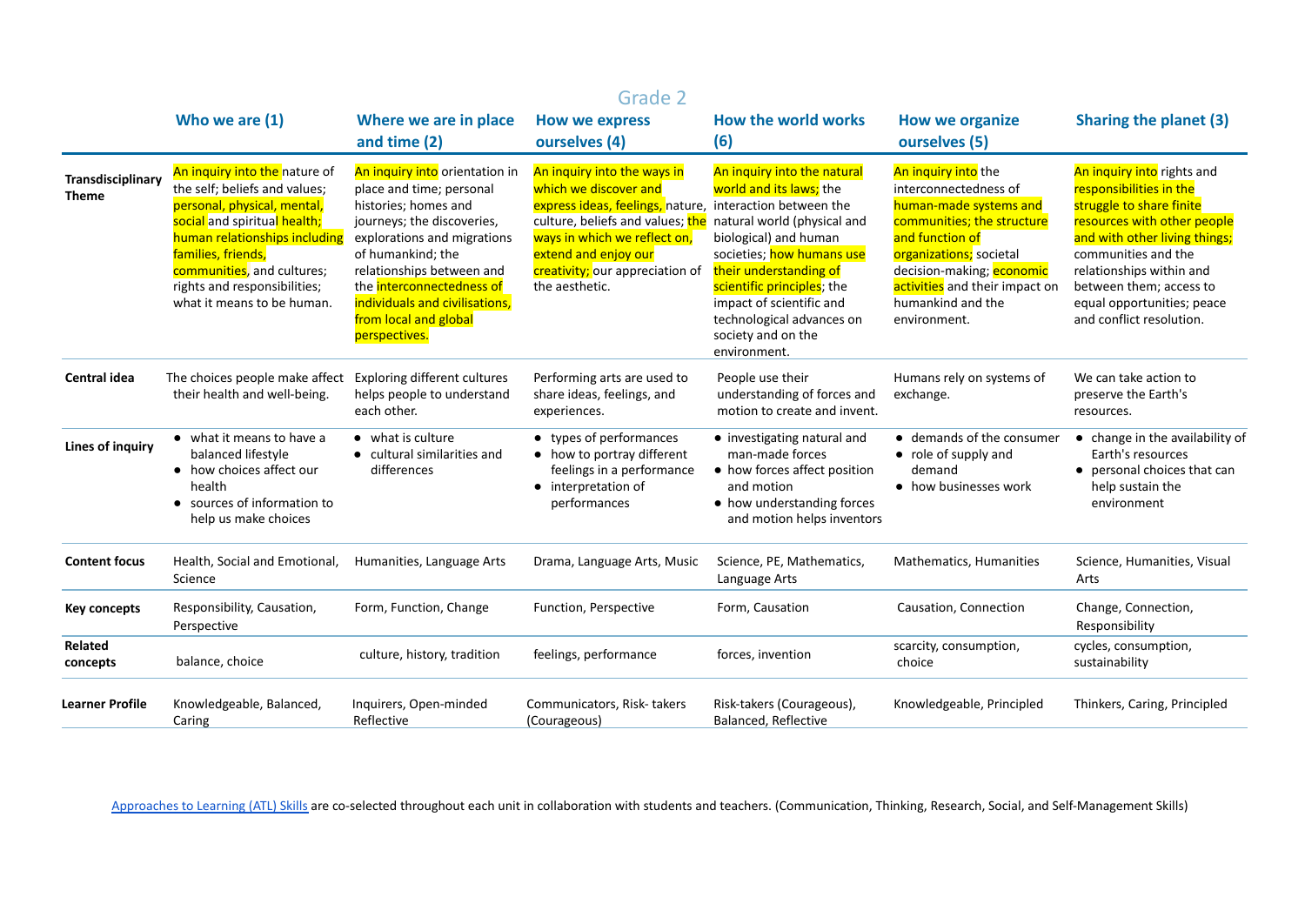|                                   | Grade 3                                                                                                                                                                                                                                                                          |                                                                                                                                                                                                                                                                                                            |                                                                                                                                                                                                                                                                                               |                                                                                                                                                                                                                                                                     |                                                                                                                                                                                                                                                        |                                                                                                                                                                                                                                                                                          |  |
|-----------------------------------|----------------------------------------------------------------------------------------------------------------------------------------------------------------------------------------------------------------------------------------------------------------------------------|------------------------------------------------------------------------------------------------------------------------------------------------------------------------------------------------------------------------------------------------------------------------------------------------------------|-----------------------------------------------------------------------------------------------------------------------------------------------------------------------------------------------------------------------------------------------------------------------------------------------|---------------------------------------------------------------------------------------------------------------------------------------------------------------------------------------------------------------------------------------------------------------------|--------------------------------------------------------------------------------------------------------------------------------------------------------------------------------------------------------------------------------------------------------|------------------------------------------------------------------------------------------------------------------------------------------------------------------------------------------------------------------------------------------------------------------------------------------|--|
|                                   | Who we are (2)                                                                                                                                                                                                                                                                   | Where we are in place<br>and time $(4)$                                                                                                                                                                                                                                                                    | <b>How we express</b><br>ourselves (6)                                                                                                                                                                                                                                                        | <b>How the world works</b><br>(5)                                                                                                                                                                                                                                   | <b>How we organize</b><br>ourselves (3)                                                                                                                                                                                                                | Sharing the planet (1)<br>(year long)                                                                                                                                                                                                                                                    |  |
| Transdisciplinary<br><b>Theme</b> | An inquiry into the nature of<br>the self; beliefs and values;<br>personal, physical, mental,<br>social and spiritual health;<br>human relationships including<br>families, friends,<br>communities, and cultures;<br>rights and responsibilities;<br>what it means to be human. | An inquiry into orientation in<br>place and time; personal<br>histories; homes and<br>journeys; the discoveries,<br>explorations and migrations<br>of humankind; the<br>relationships between and<br>the interconnectedness of<br>individuals and civilisations,<br>from local and global<br>perspectives. | An inquiry into the ways in<br>which we discover and<br>express ideas, feelings, nature, interaction between the<br>culture, beliefs and values; the natural world (physical and<br>ways in which we reflect on,<br>extend and enjoy our<br>creativity; our appreciation of<br>the aesthetic. | An inquiry into the natural<br>world and its laws; the<br>biological) and human<br>societies; how humans use<br>their understanding of<br>scientific principles; the<br>impact of scientific and<br>technological advances on<br>society and on the<br>environment. | An inquiry into the<br>interconnectedness of<br>human-made systems and<br>communities; the structure<br>and function of<br>organizations; societal<br>decision-making; economic<br>activities and their impact on<br>humankind and the<br>environment. | An inquiry into rights and<br>responsibilities in the<br>struggle to share finite<br>resources with other people<br>and with other living things;<br>communities and the<br>relationships within and<br>between them; access to<br>equal opportunities; peace<br>and conflict resolution |  |
| Central idea                      | Our bodies are made of<br>interacting systems that allow<br>us to function.                                                                                                                                                                                                      | The actions, discoveries, and<br>thinking of individuals have<br>changed the world we live in.                                                                                                                                                                                                             | Stories have common<br>elements and are shared in<br>different ways.                                                                                                                                                                                                                          | Exploring the structure and<br>properties of matter helps us<br>understand and enhance our<br>world.                                                                                                                                                                | Communities plan and<br>establish systems in order to<br>meet people's needs.                                                                                                                                                                          | Our actions influence peace in<br>our community.                                                                                                                                                                                                                                         |  |
| <b>Lines of inquiry</b>           | • parts of a system<br>• how systems work<br>• the interdependence of<br>systems                                                                                                                                                                                                 | • ways to find out about the • traditional stories and<br>past<br>• how society has changed as • common elements that<br>a result of individuals'<br>actions<br>• reasons people have taken<br>action                                                                                                      | what we learn from them<br>exist among stories<br>• ways stories are expressed<br>through the arts                                                                                                                                                                                            | $\bullet$ different kinds of materials $\bullet$<br>and their properties<br>• how the scientific process<br>works<br>• the application of our<br>scientific conclusions to<br>real life                                                                             | a city's systems and<br>services<br>$\bullet$ the needs and wants of<br>people<br>• how effective systems can<br>manage finite resources                                                                                                               | • causes of conflict<br>• living and working<br>peacefully<br>• how we resolve conflict                                                                                                                                                                                                  |  |
| <b>Subject focus</b>              | Health, Science                                                                                                                                                                                                                                                                  | Language Arts, Humanities                                                                                                                                                                                                                                                                                  | Language Arts, Humanities,<br>Visual Arts, Performing Arts                                                                                                                                                                                                                                    | Mathematics, Science                                                                                                                                                                                                                                                | Humanities, Mathematics                                                                                                                                                                                                                                | Social and Emotional,<br>Humanities, UOI                                                                                                                                                                                                                                                 |  |
| <b>Key concepts</b>               | Form, Function,<br>Connection                                                                                                                                                                                                                                                    | Causation, Change                                                                                                                                                                                                                                                                                          | Form, Perspective                                                                                                                                                                                                                                                                             | Form, Change, Causation                                                                                                                                                                                                                                             | Function, Connection                                                                                                                                                                                                                                   | Causation, Perspective,<br>Responsibility                                                                                                                                                                                                                                                |  |
| <b>Related</b><br>concepts        | similarities/differences,<br>systems, health,<br>interdependence                                                                                                                                                                                                                 | history, social justice,<br>leaders                                                                                                                                                                                                                                                                        | storytelling, communication                                                                                                                                                                                                                                                                   | properties, transformation,<br>process                                                                                                                                                                                                                              | systems, interdependence,<br>communities                                                                                                                                                                                                               | conflict, communication                                                                                                                                                                                                                                                                  |  |
| <b>Learner Profile</b>            | Inquirers, Knowledgeable                                                                                                                                                                                                                                                         | Open-minded,<br>Risk-takers(Courageous)                                                                                                                                                                                                                                                                    | Thinkers, Communicators,<br>Reflective                                                                                                                                                                                                                                                        | Knowledgeable, Thinkers,<br>Balanced                                                                                                                                                                                                                                | Inquirers, Knowledgeable                                                                                                                                                                                                                               | Communicators, Principled,<br>Caring                                                                                                                                                                                                                                                     |  |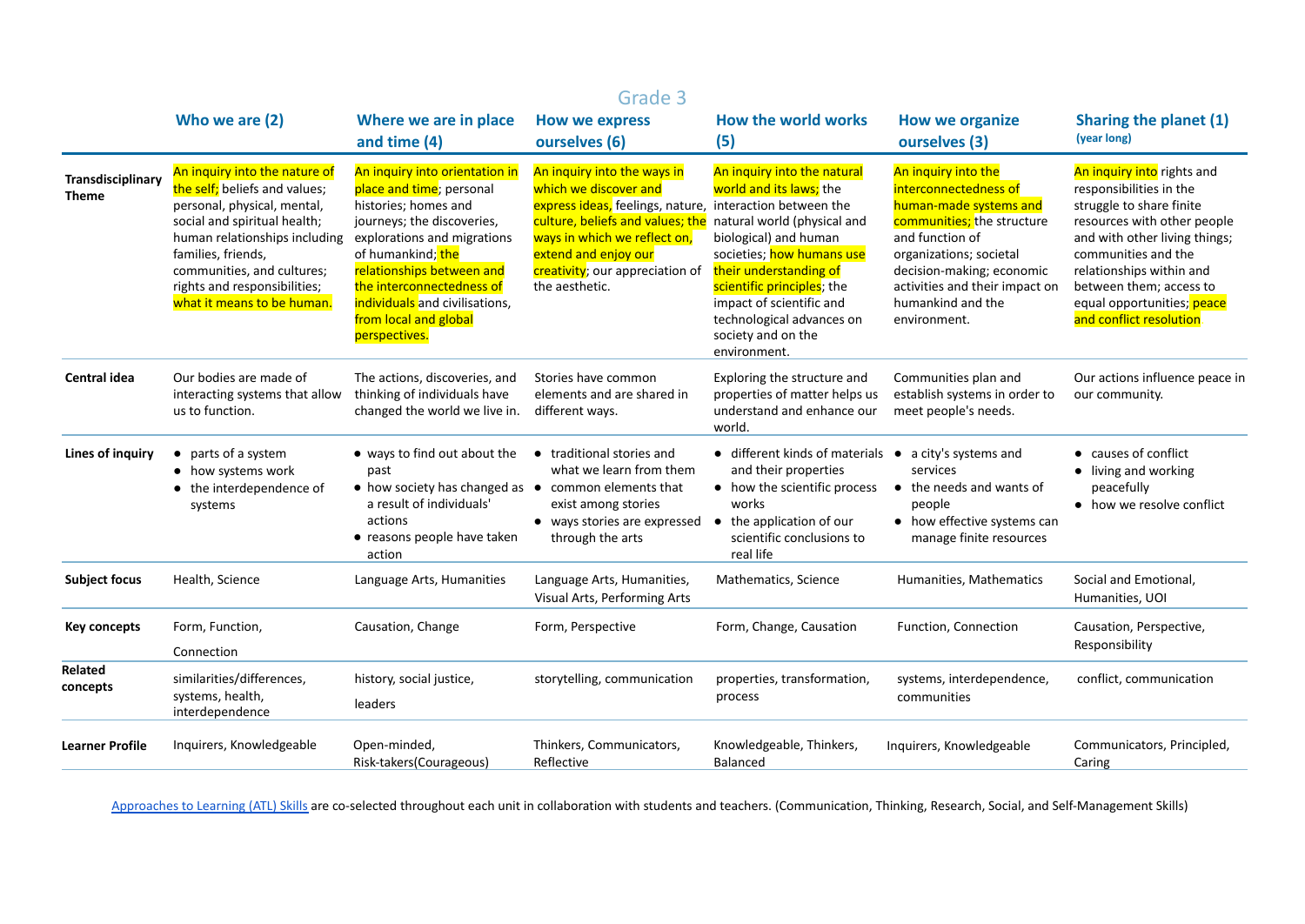|                                   | Grade 4                                                                                                                                                                                                                                                                                 |                                                                                                                                                                                                                                                                                                            |                                                                                                                                                                                                                                           |                                                                                                                                                                                                                                                                                                                               |                                                                                                                                                                                                                                                        |                                                                                                                                                                                                                                                                                           |
|-----------------------------------|-----------------------------------------------------------------------------------------------------------------------------------------------------------------------------------------------------------------------------------------------------------------------------------------|------------------------------------------------------------------------------------------------------------------------------------------------------------------------------------------------------------------------------------------------------------------------------------------------------------|-------------------------------------------------------------------------------------------------------------------------------------------------------------------------------------------------------------------------------------------|-------------------------------------------------------------------------------------------------------------------------------------------------------------------------------------------------------------------------------------------------------------------------------------------------------------------------------|--------------------------------------------------------------------------------------------------------------------------------------------------------------------------------------------------------------------------------------------------------|-------------------------------------------------------------------------------------------------------------------------------------------------------------------------------------------------------------------------------------------------------------------------------------------|
|                                   | Who we are (1)                                                                                                                                                                                                                                                                          | Where we are in place<br>and time $(4)$                                                                                                                                                                                                                                                                    | <b>How we express</b><br>ourselves (6)                                                                                                                                                                                                    | How the world works<br>(2)                                                                                                                                                                                                                                                                                                    | <b>How we organize</b><br>ourselves (5)                                                                                                                                                                                                                | <b>Sharing the planet (3)</b>                                                                                                                                                                                                                                                             |
| Transdisciplinary<br><b>Theme</b> | An inquiry into the nature of<br>the self; <b>beliefs and values;</b><br>personal, physical, mental,<br>social and spiritual health;<br>human relationships including<br>families, friends,<br>communities, and cultures;<br>rights and responsibilities;<br>what it means to be human. | An inquiry into orientation in<br>place and time; personal<br>histories; homes and<br>journeys; the discoveries,<br>explorations and migrations<br>of humankind; the<br>relationships between and<br>the interconnectedness of<br>individuals and civilisations,<br>from local and global<br>perspectives. | An inquiry into the ways in<br>which we discover and<br>express ideas, feelings,<br>nature, culture, beliefs and<br>values; the ways in which we<br>reflect on, extend and enjoy<br>our creativity; our<br>appreciation of the aesthetic. | An inquiry into the natural<br>world and its laws; the<br>interaction between the<br>natural world (physical and<br>biological) and human<br>societies; how humans use<br>their understanding of<br>scientific principles; the<br>impact of scientific and<br>technological advances on<br>society and on the<br>environment. | An inquiry into the<br>interconnectedness of<br>human-made systems and<br>communities; the structure<br>and function of<br>organizations; societal<br>decision-making; economic<br>activities and their impact on<br>humankind and the<br>environment. | An inquiry into rights and<br>responsibilities in the<br>struggle to share finite<br>resources with other people<br>and with other living things;<br>communities and the<br>relationships within and<br>between them; access to<br>equal opportunities; peace<br>and conflict resolution. |
| Central idea                      | Beliefs and values shape who<br>we are.                                                                                                                                                                                                                                                 | Human migration is a<br>response to tension, risks, and communicate and influence<br>opportunities.                                                                                                                                                                                                        | Media is used to<br>others.                                                                                                                                                                                                               | Humans interact creatively<br>with the changing natural<br>world.                                                                                                                                                                                                                                                             | Organizations are formed<br>with a purpose.                                                                                                                                                                                                            | Biodiversity relies on<br>maintaining the balance of<br>organisms within a system.                                                                                                                                                                                                        |
| <b>Lines of inquiry</b>           | • what we believe and value<br>• what influences our beliefs<br>and values<br>similarities and differences<br>between people's beliefs<br>and values                                                                                                                                    | • reasons for and impact of<br>migration<br>• migration throughout<br>history<br>• perspectives of people<br>involved in migration                                                                                                                                                                         | • how messages are<br>communicated<br>• interpreting different<br>messages<br>• critical evaluation of<br>messages                                                                                                                        | • the physical Earth<br>• why the Earth changes<br>• human responses to the<br>Earth's changes                                                                                                                                                                                                                                | • different types of<br>organizations<br>• reasons why organizations<br>are created<br>• how organizations cause<br>change                                                                                                                             | • importance of biodiversity<br>• ways in which organisms<br>are interconnected in<br>nature<br>• human interaction with the<br>environment can affect the<br>balance of systems                                                                                                          |
| <b>Subject focus</b>              | Language Arts, Social and<br><b>Emotional, Humanities</b>                                                                                                                                                                                                                               | <b>Humanities</b>                                                                                                                                                                                                                                                                                          | Visual Arts, Social and<br><b>Emotional, Humanities</b>                                                                                                                                                                                   | Language Arts, Science                                                                                                                                                                                                                                                                                                        | Social and Emotional,<br><b>Humanities</b>                                                                                                                                                                                                             | Science, Humanities                                                                                                                                                                                                                                                                       |
| <b>Key concepts</b>               | Form, Perspective                                                                                                                                                                                                                                                                       | Causation, Perspective                                                                                                                                                                                                                                                                                     | Function, Perspective                                                                                                                                                                                                                     | Form, Change, Causation                                                                                                                                                                                                                                                                                                       | Function, Causation,<br>Responsibility                                                                                                                                                                                                                 | Connection, Responsibility                                                                                                                                                                                                                                                                |
| Related<br>concepts               | religion, beliefs, values                                                                                                                                                                                                                                                               | migration, settlements,<br>geography                                                                                                                                                                                                                                                                       | techniques, consumption,<br>expression                                                                                                                                                                                                    | structures, patterns                                                                                                                                                                                                                                                                                                          | organization, human rights,<br>freedom, leadership                                                                                                                                                                                                     | balance, homeostasis,<br>biodiversity                                                                                                                                                                                                                                                     |
| <b>Learner Profile</b>            | Knowledgeable,<br>Open-minded, Balanced                                                                                                                                                                                                                                                 | Open-minded, Caring,<br>Risk-takers (Courageous)                                                                                                                                                                                                                                                           | Knowledgeable, Communicat-<br>ors, Open-minded                                                                                                                                                                                            | Inquirers, Reflective,<br>Risk-takers (Courageous)                                                                                                                                                                                                                                                                            | Thinkers, Communicators,<br>Caring                                                                                                                                                                                                                     | Knowledgeable, Thinkers,<br>Caring, Principled                                                                                                                                                                                                                                            |